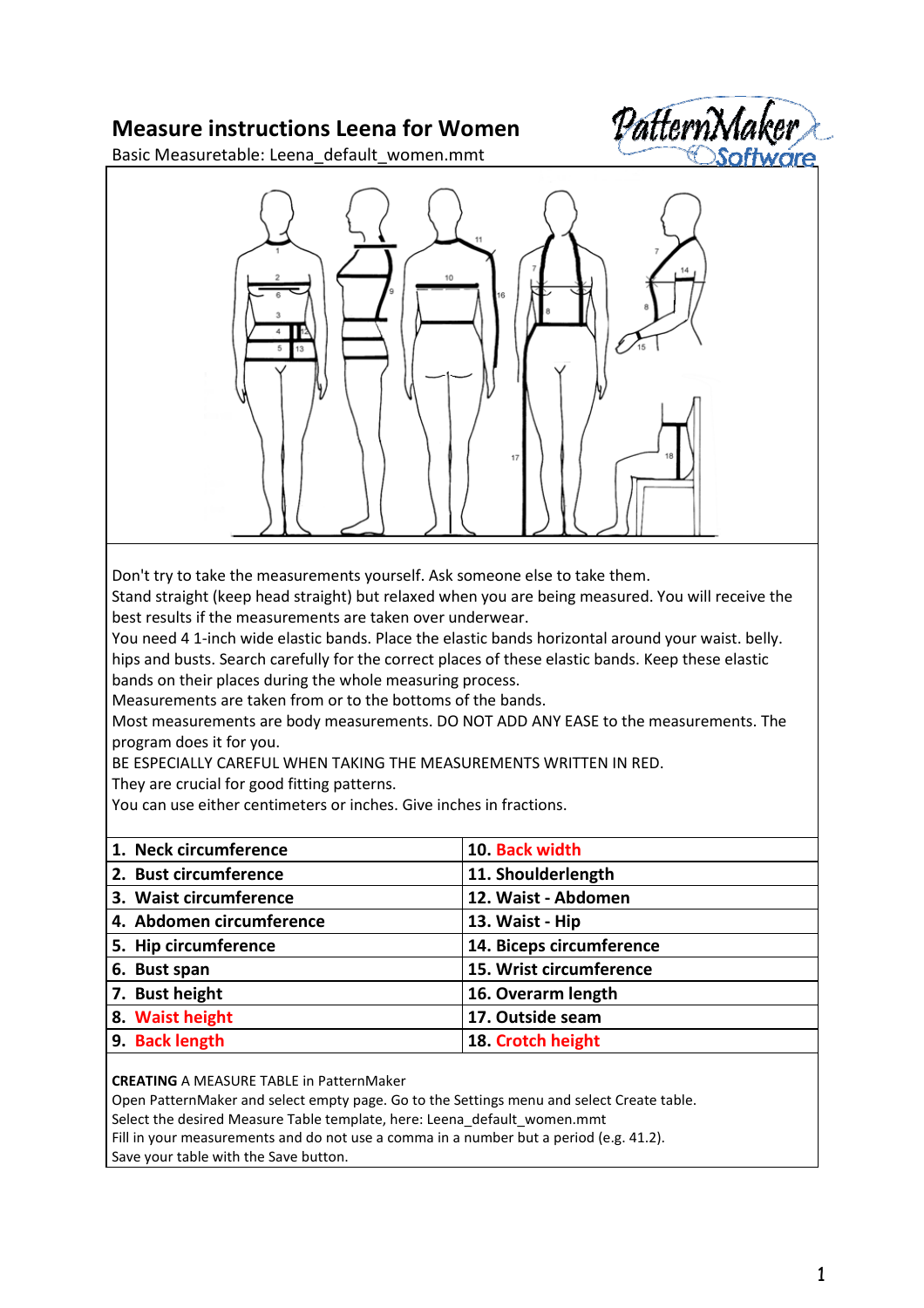| <b>Measure instructions Leena_default_women</b> |                                                                                                                                                       |  |  |  |  |  |  |
|-------------------------------------------------|-------------------------------------------------------------------------------------------------------------------------------------------------------|--|--|--|--|--|--|
| <b>MEASURE</b>                                  | <b>DESCRIPTION</b>                                                                                                                                    |  |  |  |  |  |  |
| 1. Neck circumference                           | Measure around lowest part of neck. at the base                                                                                                       |  |  |  |  |  |  |
| 2. Bust circumference                           | Marked with elastic. Measure around the fullest part of the                                                                                           |  |  |  |  |  |  |
|                                                 | bust. keeping the tape high at the back                                                                                                               |  |  |  |  |  |  |
| 3. Waist circumference                          | Measure waist at the elastic tape                                                                                                                     |  |  |  |  |  |  |
| 4. Abdomen circumference                        | Measured on the level where abdomen circumference is                                                                                                  |  |  |  |  |  |  |
|                                                 | maximum                                                                                                                                               |  |  |  |  |  |  |
| 5. Hip circumference                            | Measured over the largest part of your bottom/thighs (at elastic).                                                                                    |  |  |  |  |  |  |
| 6. Bust span                                    | Horizontal distance between bust apexes (also called bust bridge).                                                                                    |  |  |  |  |  |  |
|                                                 | Measured along bust elastic.                                                                                                                          |  |  |  |  |  |  |
| 7. Bust height                                  | Measure from the apex of one breast.over shoulder. center of back neck                                                                                |  |  |  |  |  |  |
|                                                 | over shoulder to apex of the other breast. Divide the result by 2.                                                                                    |  |  |  |  |  |  |
| 8. Waist height                                 | (same as bust height but to waist)Measure from waist elastic over breast                                                                              |  |  |  |  |  |  |
|                                                 | around center of back neck to other breast apex and vertically to lower                                                                               |  |  |  |  |  |  |
|                                                 | edge of waist elastic. Divide the result by 2.                                                                                                        |  |  |  |  |  |  |
| 9. Back length                                  | Measure from center of back neck to lower edge of waist elastic                                                                                       |  |  |  |  |  |  |
| 10. Back width                                  | Hang your arms relaxed on your sides. The measurement is taken                                                                                        |  |  |  |  |  |  |
|                                                 | horizontally between shoulder blades from                                                                                                             |  |  |  |  |  |  |
|                                                 | and to the point where your arm meets your body (but not to armpit)                                                                                   |  |  |  |  |  |  |
|                                                 | about 4" (10 cms) from neck downwards.                                                                                                                |  |  |  |  |  |  |
| 11.Shoulderlength                               | Measure from neck to shoulder tip. Shoulder tip is found when you raise<br>your arm to horizontal position and feel where there is hollow/pit between |  |  |  |  |  |  |
|                                                 | shoulder and arm bones. Hold your arm horizontal. if necessary. to find this                                                                          |  |  |  |  |  |  |
|                                                 | point.                                                                                                                                                |  |  |  |  |  |  |
| 12. Waist - Abdomen                             | Measure vertically from lower edge of waist elastic to lower edge                                                                                     |  |  |  |  |  |  |
|                                                 | of abdomen elastic. Measure at front center.                                                                                                          |  |  |  |  |  |  |
| 13. Waist - Hip                                 | Measure vertically from lower edge of waist elastic to lower edge of hip                                                                              |  |  |  |  |  |  |
|                                                 | elastic. Measure at the side.                                                                                                                         |  |  |  |  |  |  |
| 14. Biceps circumference                        | Measure at widest point of upper arm.                                                                                                                 |  |  |  |  |  |  |
| 15. Wrist circumference                         | Measure over wrist bone                                                                                                                               |  |  |  |  |  |  |
| 16. Overarm length                              | Arm length from shoulder tip (as described above) to wrist. Bend arm                                                                                  |  |  |  |  |  |  |
|                                                 | slightly and measure over outside of elbow.                                                                                                           |  |  |  |  |  |  |
| 17.Outside seam                                 | Measure from waist over the outside curvature of the hip to the                                                                                       |  |  |  |  |  |  |
|                                                 | desired cuff length.                                                                                                                                  |  |  |  |  |  |  |
| 18. Crotch height                               | Sit on unpadded chair. Measure vertically from waist elastic to chair level                                                                           |  |  |  |  |  |  |
|                                                 | on both sides. and use the longer measurement. Measure in a straight line.                                                                            |  |  |  |  |  |  |
|                                                 | not along the outside hip curve.                                                                                                                      |  |  |  |  |  |  |
|                                                 | (Crotch depth can also be measured from a pair of well fitting pants). Crotch depth                                                                   |  |  |  |  |  |  |
|                                                 | is the difference between outside and inside length of pants.                                                                                         |  |  |  |  |  |  |

#### Posture difference

See for more information about a possible posture difference in the menu Help\Manuals\Leena : Leena\_Posture\_difference.pdf

You will find also an Excel sheet Leena\_Posture\_difference\_measureform.xls to calculate the posture difference.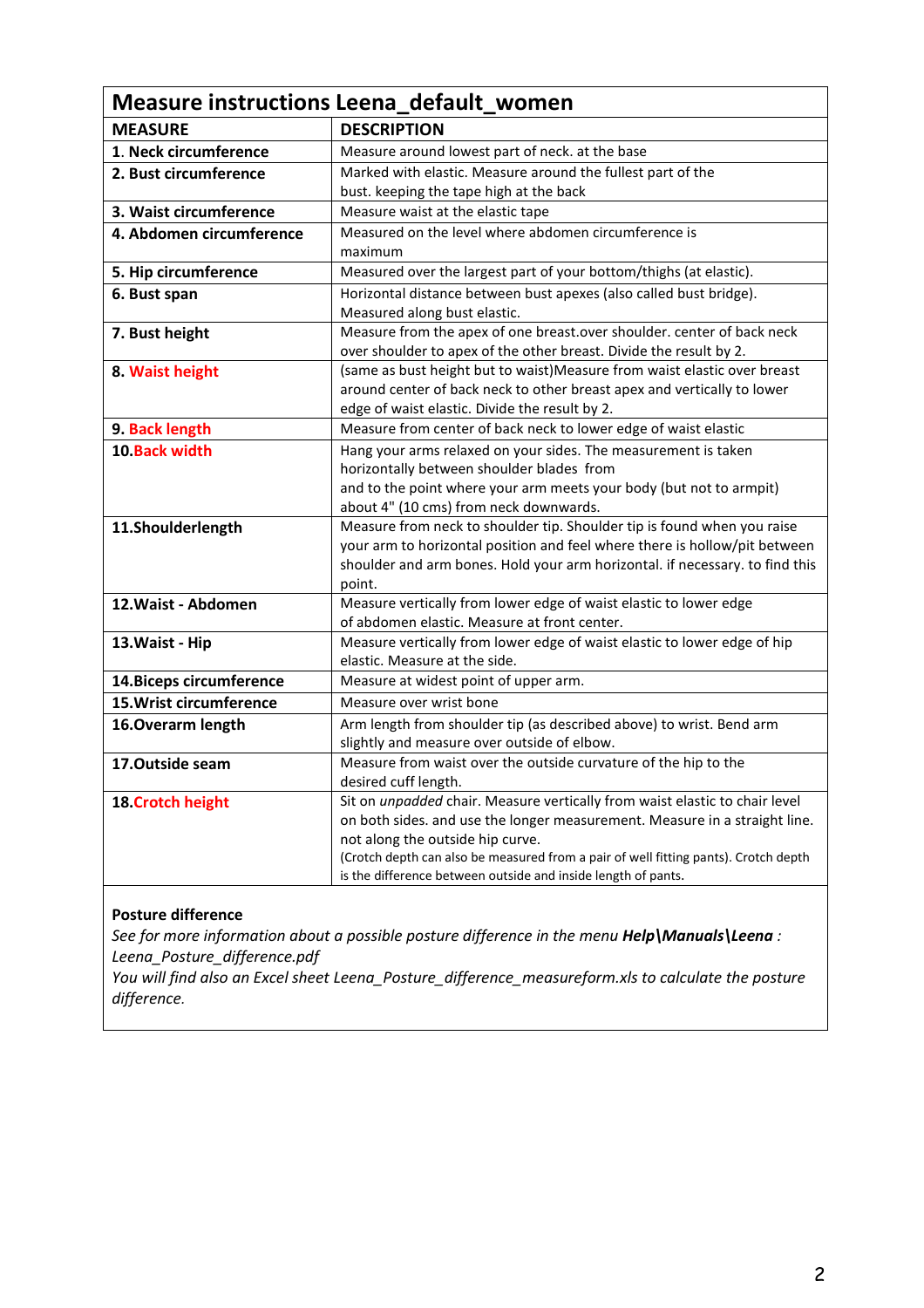

## MEASURE FORM Leena Women

Basic measure table: Leena\_default\_women.mmt

| Name:                                                   |     | Own      | <b>Standard</b> | <b>Difference</b> | Fill in |
|---------------------------------------------------------|-----|----------|-----------------|-------------------|---------|
| Date:                                                   | KG: | measures | size            |                   |         |
| <b>Body length</b>                                      |     |          |                 |                   |         |
| <b>Neck circumference</b>                               |     |          |                 |                   |         |
| *Bust circumference<br>(determines standardsize)        |     |          |                 |                   |         |
| <b>Waist circumference</b>                              |     |          |                 |                   |         |
| Abdomen circumference                                   |     |          |                 |                   |         |
| <b>Hip circumference</b>                                |     |          |                 |                   |         |
| <b>Bust span</b>                                        |     |          |                 |                   |         |
| <b>Bust height</b>                                      |     |          |                 |                   |         |
| <b>Waist height</b>                                     |     |          |                 |                   |         |
| <b>Back length</b>                                      |     |          |                 |                   |         |
| *Default difference<br>(waist height minus back length) |     |          |                 |                   |         |
| <b>Back width</b>                                       |     |          |                 |                   |         |
| <b>Shoulder length</b>                                  |     |          |                 |                   |         |
| <b>Waist - Abdomen</b>                                  |     |          |                 |                   |         |
| <b>Waist - Hip</b>                                      |     |          |                 |                   |         |
| <b>Biceps circumference</b>                             |     |          |                 |                   |         |
| <b>Wrist circumference</b>                              |     |          |                 |                   |         |
| <b>Overarm length</b>                                   |     |          |                 |                   |         |
| <b>Outside seam</b>                                     |     |          |                 |                   |         |
| <b>Crotch height</b>                                    |     |          |                 |                   |         |

Divide the number in the  $yellow$  box by  $2 =$  ............... Divide the outcome over waist height and back length in the *green* boxes. the default difference will be the same as the standard size.

#### Posture difference

See for more information about a possible posture difference in the menu Help\Manuals\Leena : Leena\_Posture\_difference.pdf

You will find also an Excel sheet Leena\_Posture\_difference\_measureform.xls to calculate the posture difference.